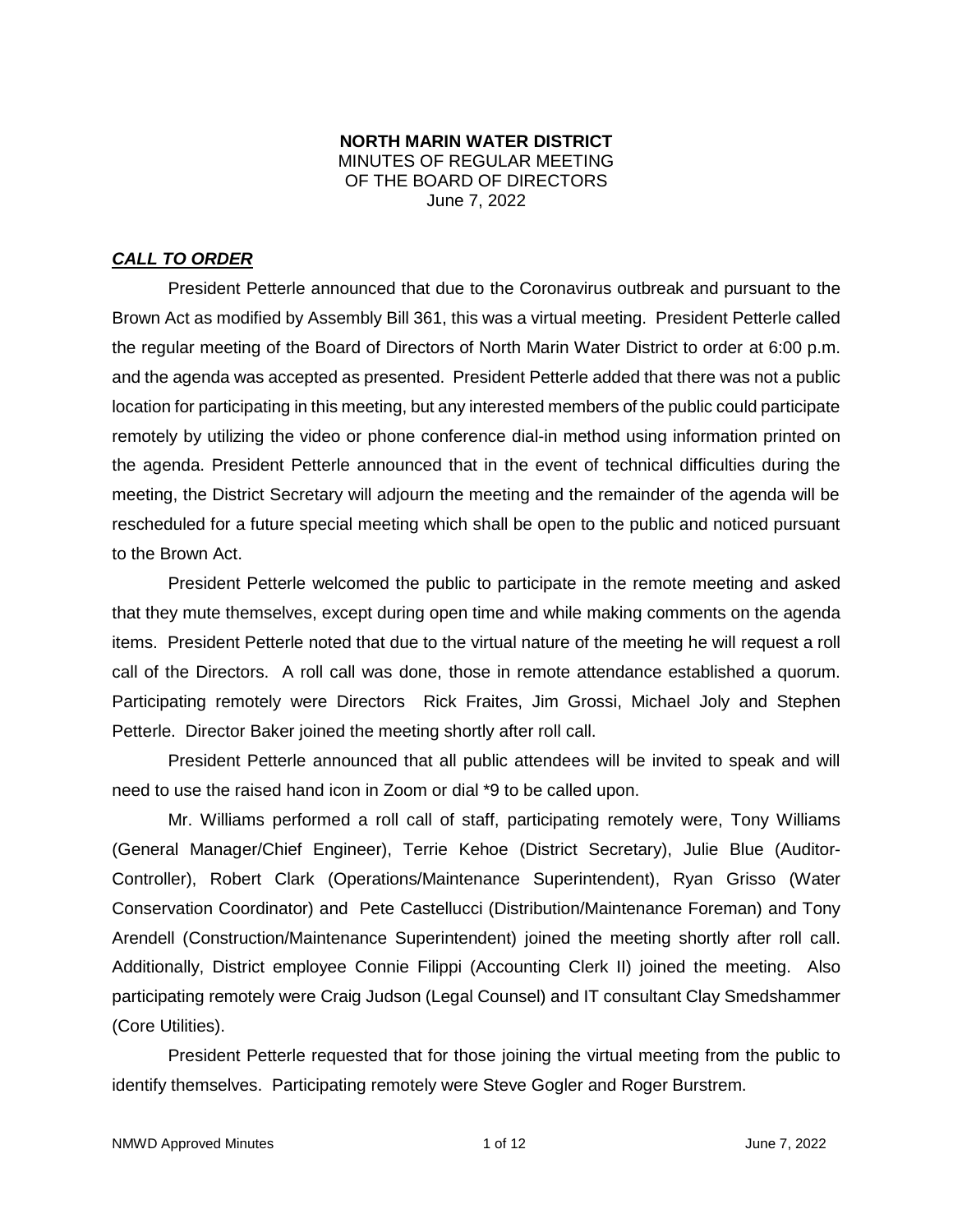### *MINUTES*

On motion of Director Joly seconded by Director Fraites, the Board approved the minutes from the May 17, 2022 Regular Board Meeting by the following vote:

AYES: Director Baker, Fraites, Grossi, Joly and Petterle

NOES: None

ABSTAIN: None

ABSENT: None

#### *GENERAL MANAGER'S REPORT*

Mr. Williams reminded the Board that at the last meeting there was a discussion as to whether we needed to hold the scheduled June 21<sup>st</sup> regular meeting. He stated that, at this time staff does have some items for Board consideration, therefore we plan to hold the meeting. Mr. Williams added that the meeting should be relatively short.

Mr. Williams reported that per the District Stafford Rain Gauge as well as two county gauges, Novato recorded 0.12 inches of rain over the weekend. He stated that although this added precipitation, it does not help with drought relief. Mr. Williams added June rains are always appreciated.

Mr. Williams announced the Closed Session item is scheduled directly after the end of the open session. He noted that the attorney will be available around 7:00 p.m. due to an engagement with another agency and he hoped to be close to that timeline.

Mr. Williams apprised the Board that in Marin and the Bay Area in general, there has been a spike in COVID-19 cases. He added that the District has recently seen a spike, and noted that he has also been out with symptoms and is awaiting test results.

President Petterle asked if there were any comments or questions from the Directors and there was no response.

### *OPEN TIME*

President Petterle asked if anyone from the public wished to bring up an item not on the agenda.

Roger Burstrem stated that he lives in the Hamilton area of Novato and has been on the Meadow Park Homeowners Association Board for eleven years, where he serves as treasurer. He added that he is concerned about the water supply and noted that 85% of the irrigation in Meadow Park uses recycled water, but there in one area that is still using potable water and asked if the District would be looking into it, noting the homeowners would love to see this on the agenda.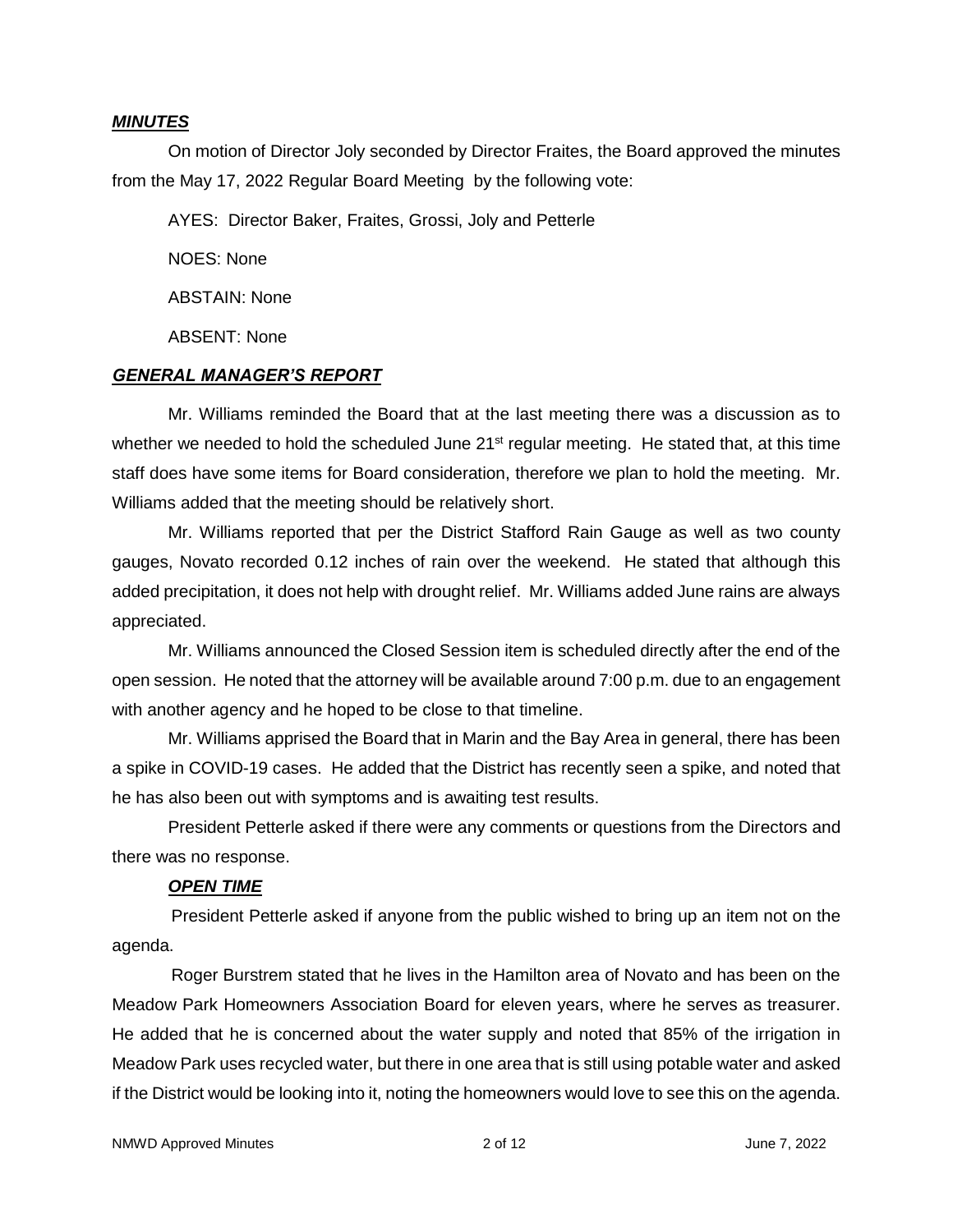Director Petterle thanked Mr. Burstrem for coming to the meeting, however he noted that since this was not an item placed on the agenda, it is not up for discussion. He added that the General Manager or other staff members will contact him directly. Director Petterle thanked Mr. Burstem for bringing it to the Board's attention.

### *STAFF/DIRECTORS REPORTS*

President Petterle asked if any Directors or staff wished to bring up an item not on the agenda and the following were discussed.

Ms. Blue announced that on May  $31<sup>st</sup>$  the bank loan for the Administration and Lab Renovation Project closed with a 3.11% interest rate. She noted that the cost of issuance was \$124,000 and we are ready to go forward with the building remodel. Director Joly asked if this included the building permit. Ms. Blue clarified that she only reporting on the funding part of the project. Director Petterle congratulated Ms. Blue for her good work and success with securing the loan. Director Joly also congratulated Ms. Blue.

Mr. Castellucci reported there was a main break on Arthur Street which involved a 90 degree elbow on a pipe that was over 50 years old. Director Joly asked if there was any damage to private property. Mr. Castellucci confirmed there was some landscape damage and he told the consumer to send the District the bill from her landscaper once it was repaired. He added that the consumer was very nice and understanding of the emergency situation. Director Joly stated that this was a good response. Director Baker asked if that pipe was scheduled for replacement, or was it just a problem with that location. Mr. Arendell replied that the pipe was approaching the end of its useful life, but noted that the problem may have been the 90-degree elbow was not originally addressed properly. Director Baker stated that Arthur Street is a bad location for a major leak, especially if there was a repeat occurrence. He suggested staff might want to consider preventive measures. Director Joly asked if staff knew forensically what caused the situation. Mr. Williams replied that staff were still evaluating the failure. He noted that it was an old asbestos cement pipe and they are vulnerable. Director Petterle thanked the crew for their good work out in the field.

### *CONSENT CALENDAR*

Director Joly had a question about Item 8, therefore it was removed from the Consent Calendar for additional discussion. He asked if the total soft costs were correct and Mr. Williams confirmed. Director Joly asked if some of the soft costs included the cost of financing and what that cost was. Ms. Blue confirmed, that the cost of financing was \$124,000 included in the soft costs; which included the NHA Advisors consultants, the cost for legal counsel to review the transaction and two state fees. Director Joly asked if there will be no more soft costs for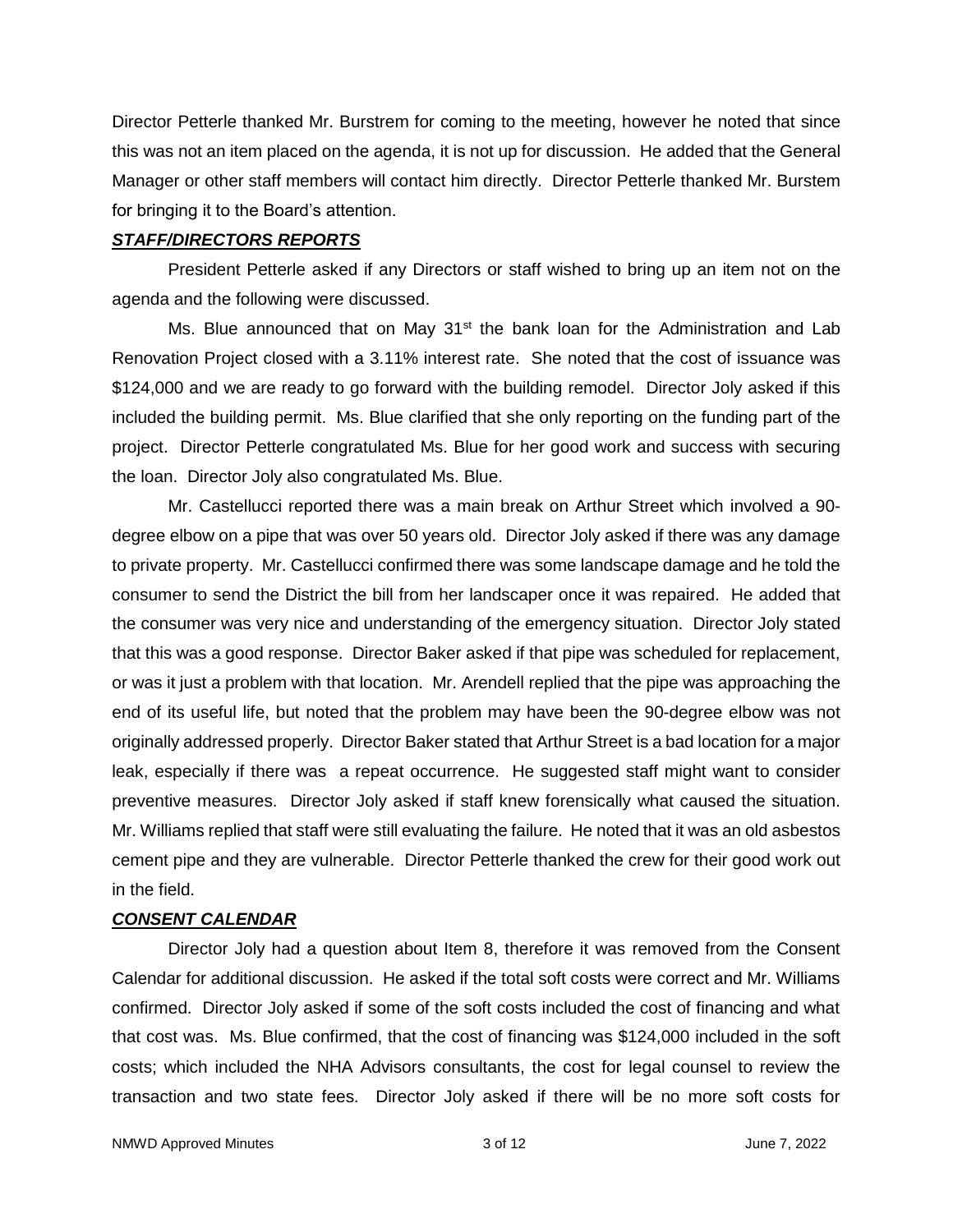management in addition to Noll & Tam and CCM. Mr. Williams replied that there is one additional consultant PES Environmental who will perform abatement and another firm will perform geotechnical engineering as required for the project. He added that the PES contract will be on the June 21st agenda and is estimated at \$16,500. Director Joly asked if the total soft cost all together would not exceed \$3M and Mr. Williams noted that excluding some of the previous work such as master planning that was done years ago, the total soft costs will be under the \$3M amount. Director Grossi stated that with these types of projects it is not unusual for the soft costs to go up to 25% and since the District is under 20% we are in good shape compared to other projects of this size. Director Petterle agreed, stating that the soft costs are not out of the ordinary for the size of the project.

On the motion of Director Baker, and seconded by Director Joly the Board approved the following Items 5, 6, 7 and 9 on the consent calendar by the following vote:

AYES: Director Baker, Fraites, Grossi, Joly and Petterle

NOES: None

ABSTAIN: None

ABSENT: None

# *ITEM #5 -RE-AUTHORIZING MEETINGS BY TELECONFERENCE OF LEGISLATIVE BODIES OF NORTH MARIN WATER DISTRICT*

The Board approved Re-Authorizing Meetings by Teleconference of Legislative Bodies of North Marin Water District. Resolution 22-17 will extend the continuation of teleconference meetings effective June 7, 2022 through July 7, 2022 pursuant to Brown Act provisions.

# *ITEM #6 -ASSISTANT GENERAL MANAGER/CHIEF ENGINEER APPOINTMENT*

The Board appointed Eric Miller as the Assistant General Manager/Chief Engineer of the North Marin Water District effective June 16, 2022.

# *ITEM #7- AGREEMENT WITH KIOSK FOR COMMUNICATIONS AND PUBLIC OUTREACH*

The Board approved the agreement with Kiosk for communications and public outreach implementation in an amount not to exceed \$60,000.

# *ITEM #9 - PIPELINE DISPOSITION AGREEMENT WITH PACIFIC GAS & ELECTRIC*

The Board approved the Pipeline Disposition Agreement for Rush Creek Place with Pacific Gas and Electric.

# *ITEM #8 - NMWD ADMINISTRATION AND LABORATORY UPGRADE PROJECT – ARCHITECTURAL AND CONSTRUCTION MANAGEMENT SERVICES*

After discussion as described above, the Board approved the NMWD Administration and Laboratory Upgrade Project for architectural and construction management services.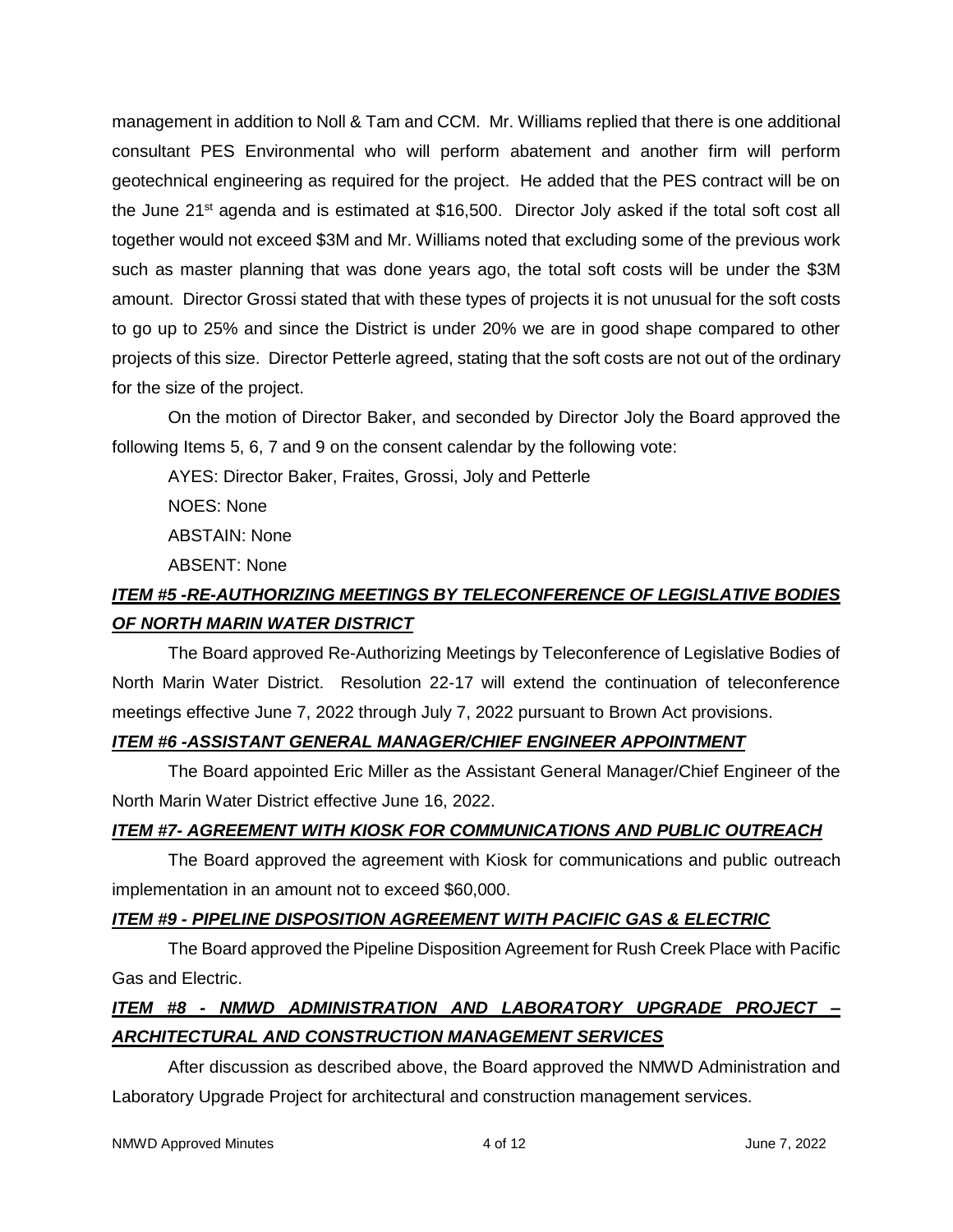On the motion of Director Joly, and seconded by Director Baker the Board approved Item 8 on the Consent Calendar by the following vote:

AYES: Director Baker, Fraites, Grossi, Joly and Petterle

NOES: None

ABSTAIN: None

ABSENT: None

## *ACTION CALENDAR*

## *RESOLUTION OF APPRECIATION FOR ANTHONY ARENDELL*

President Petterle read Mr. Arendell's Resolution of Appreciation, 22-18. He stated that Mr. Arendell is retiring after almost thirty-six years of service. President Petterle stated that, Anthony (Tony) Arendell was hired on October 16, 1986 as a "Laborer" at North Marin Water District and promoted through the ranks of Pipeman Apprentice (1988), Pipeman (1990), Pipeline Foreman (2005), and culminating his career with the District as Construction Superintendent and Construction/Maintenance Department Head from 2014 to 2022. President Petterle noted that Mr. Arendell performed all his duties with deep commitment and dedication. The Construction/Maintenance Department, under Mr. Arendell's leadership, strengthened its "workforce" and continued its longstanding and well-deserved reputation of being a highly competent, hardworking, efficient, proud and a close-knit group. He added that, Mr. Arendell presented a competent and helpful demeanor to customers and persons he did business with on behalf of the District and pursued his work in a professional and businesslike fashion. President Petterle noted that Mr. Arendell held the respect of his men, fellow District employees and District managers he served, the Board of Directors, contractors, developers and engineers. He stated that Mr. Arendell developed and maintained strong and trustworthy relationships with local and regional partners such as City of Novato, Novato Sanitary and County of Marin. Mr. Arendell's devotion to the District is exemplified by his willingness to try new construction techniques and equipment in the field, and his "can do" attitude to accomplish work assigned. President Petterle added Mr. Arendell's knowledge of the District's distribution system combined with his expertise has been instrumental in ensuring quality designs of District projects.

President Petterle thanked Mr. Arendell for his amazing career and service to the District and stated that he will be missed.

President Petterle asked if there were any comments from the Directors or staff.

Ms. Kehoe stated that she has worked with Mr. Arendell at the District for almost 35 years. She stated that Mr. Arendell always had a positive attitude and was always a team player offering his help without hesitation. Ms. Kehoe wished Mr. Arendell all the best and stated that he will be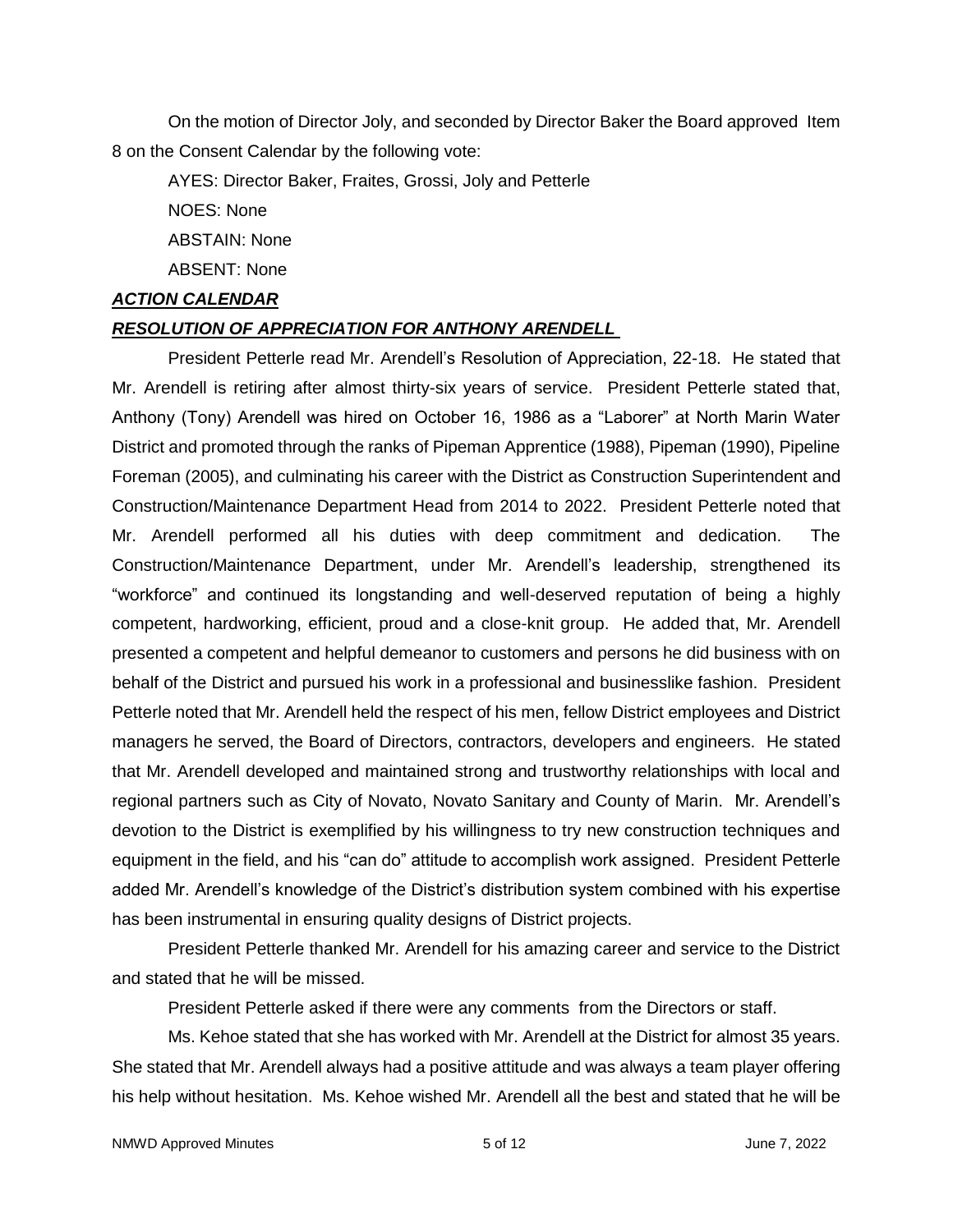missed by all.

Director Grossi commended Mr. Arendell on his level of excellence when working with outside contractors. He stated that he never heard any complaints, he always did an excellent job and carried forth the legacy of field crews and staff.

Mr. Castellucci congratulated Mr. Arendell on a well-deserved retirement. Mr. Castellucci stated he has learned a lot from Mr. Arendell over the last sixteen years. He added that Mr. Arendell's knowledge of the North Marin Water District and the City of Novato are unmatched. Mr. Castellucci thanked Mr. Arendell and expressed that he hoped he will keep in touch.

Director Joly stated that it was like looking at the American Dream, the fact that Mr. Arendell started as a laborer and then became the head of the Construction/Maintenance Department, noting that it was an incredible accomplishment. He added that Mr. Arendell and Ms. Kehoe collectively have worked for the District for 71 years, which is incredible since the District is 74 years old.

Mr. Clark stated that Mr. Arendell was a great asset to the District, noting he could always locate problems in the distribution system. He added that he could not say enough about how helpful Mr. Arendell was and he has learned a lot from him. Mr. Clark gave Mr. Arendell some retirement advice, to put a leash on his coffee cup. Mr. Arendell replied that he was considering an electronic device. Mr. Clark wished Mr. Arendell the best of luck in his retirement.

Director Fraites stated that Mr. Arendell has been solid as a rock during his employment at the District. He added that Mr. Arendell is one of the most stunning employees on staff. Director Fraites thanked Mr. Arendell for his service and for helping NMWD to be one of the leading water districts in the state.

Director Baker agreed with the comments from his colleagues, adding Mr. Arendell was responsible, knowledgeable and took good care of his crew.

Mr. Williams stated that on behalf of the Engineering Department, he would like to acknowledge Mr. Arendell's ability to review projects and offer his ideas for a better design. He noted that he will miss the conversations they had on a daily basis.

Director Petterle stated that Mr. Arendell was always professional and treated people with respect. He added that Mr. Arendell had the patience to explain questions that would arise and helped the Board understand any given situation. Director Petterle congratulated Mr. Arendell on his retirement.

Mr. Arendell stated that his legacy will carry on as there is a good guy taking over for him. He added that the men in the department go all out and asked that the District take care of them. Mr. Arendell stated that he believes most of his men will work for NMWD as long as he did,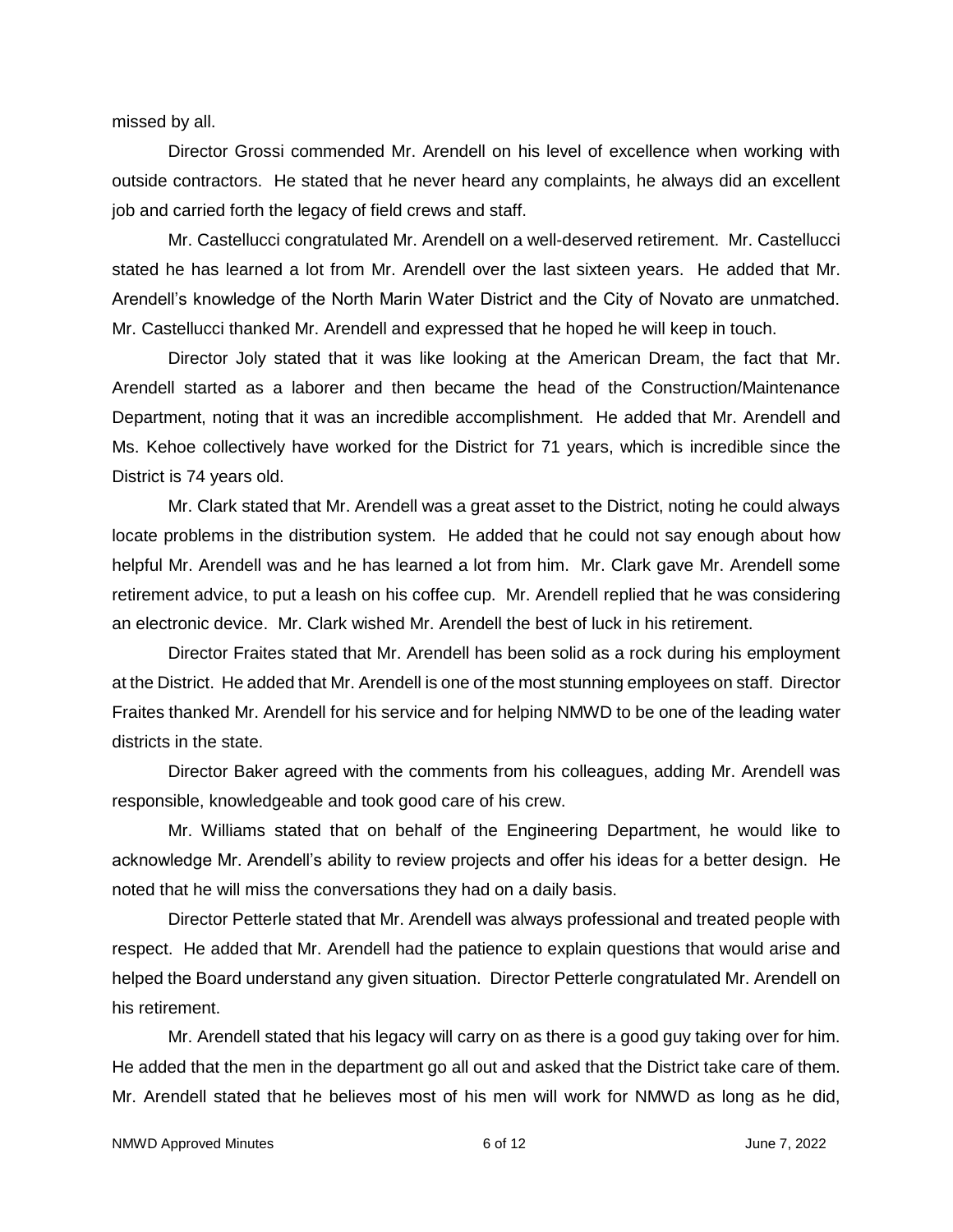because it is a really good place to work.

 It was acknowledged by both the Board of Directors and staff that he will be greatly missed at the District.

President Petterle asked if anyone from the public would like to speak and there was no response.

On the motion of Director Joly, and seconded by Director Baker the Board adopted Resolution 22-18 in appreciation of Anthony Arendell who was retiring after almost 36 years of employment with North Marin Water District by the following vote:

AYES: Director Baker, Fraites, Grossi, Joly and Petterle

NOES: None

ABSTAIN: None

ABSENT: None

# *CONSIDER APPROVAL OF RESOLUTION 22-19 AUTHORIZING IMPOSITION OF A \$1,0000 ADMINISTRATIVE FINE FOR VIOLATIONS OF SECTION 6(B)(1) AND AMENDING SECTION 8 OF EMERGENCY WATER CONSERVATION ORDINANCE NO. 41*

Mr. Grisso apprised that the Board of Resolution 22-19 which would authorize an imposition of a \$1,000 administrative fine for violation of Section 6(b)(1) and amending Section 8 of Emergency Water Conservation Ordinance No. 41. He stated that after one year of enforcement and much discussion and comment, staff found the current enforcement procedure in Section 8(b) of Ordinance 41 to be inefficient. Moreover, staff learned that the administrative fines for first and second violations of Ordinance 41 may not be effectively dissuading some people from initially filling swimming pools and/or refilling completely drained swimming pools.

President Petterle asked if there were any comments or questions from the Directors.

Director Joly stated that he was surprised that people would violate this ordinance during the drought to fill their pools, when the District has made is robustly clear that it is forbidden. Mr. Grisso replied that the current language in Ordinance 41 is written so that staff can only give a warning. Mr. Grisso noted that the District's legal counsel has stated that the \$1,000 was the limit for the fine per the Water Code. Director Grossi stated that someone who is building a pool will likely not be stopped by a \$1,000 fine. He added that we need a higher rate to make a statement. Mr. Grisso noted that MMWD previously had a \$1,000 fine and in the District's Ordinance in 2014 there was a \$500 fine for filling a pool. Mr. Grisso added that if there is a leak or if the pool needs to be repaired for health and safety reasons, the consumer could be allowed a variance. He stated that he can go back to legal counsel to see if there is a way to increase the penalty limit. Director Joly asked if staff knew when someone was filling a pool. Mr. Grisso replied that staff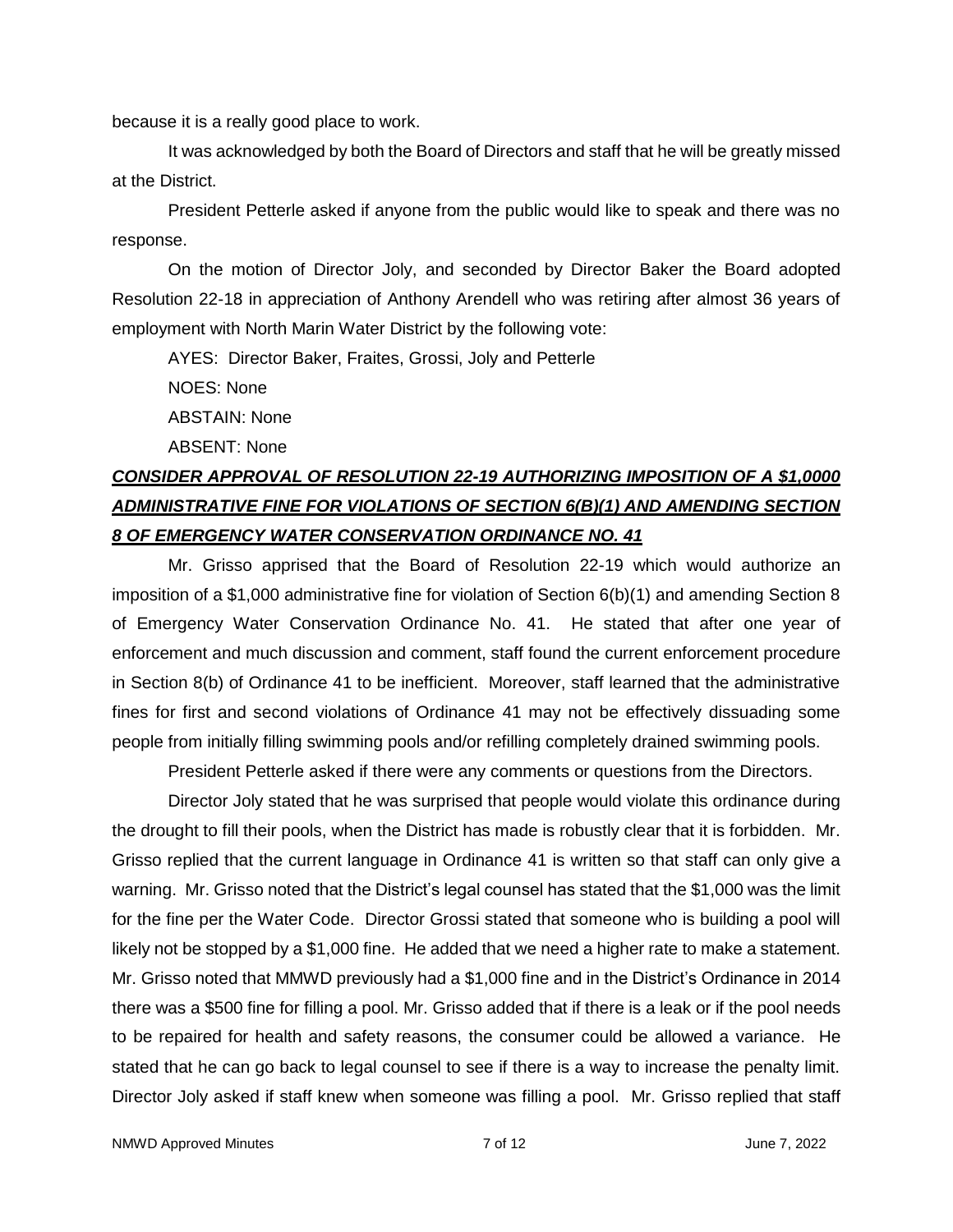has a permit list from the City of Novato and hourly data from the AMI system, which is our proof of actual filling. Director Petterle noted that regulations and infractions usually only have small fines, and the fines can increase the more violations you have, but still remain remarkably low. Director Petterle recommended that the Board approve the item as written, but directed Mr. Grisso to have an additional discussion with legal counsel to see if he can come back to the Board with a higher amount. Director Joly agreed that it should be brought back soon. He added that a statement needs to be made on social media to remind customers that the Ordinance forbids the filling of pools. Director Grossi agreed, stating that a higher fee makes a statement.

Mr. Grisso added that the other change in Ordinance 41 also addresses more efficient enforcement of other prohibitions including overspray and watering on the wrong day which are more frequent offenses. Director Fraites agreed to see if the fine can be increased. Director Fraites stated that we need to emphasize to our customers that they cannot fill their pools, it is irresponsible during a drought. Director Grossi agreed to approve Ordinance 41 as written and come back to the Board in six months to see about increasing the fine for violation. Director Joly stated that he would like to see a shorter time period than six months. Director Joly asked for a point of clarification, if the six-month duration was part of the motion. Director Joly asked if staff could come back sooner. Mr. Grisso replied that he will review with legal counsel again and come back to the Board soon with more information. Director Petterle requested that in the case legal counsel confirms \$1,000 is the limit, he would like to see supporting information so we can explain to the public why the fine is so low.

President Petterle asked if anyone from the public would like to speak and there was no response.

On the motion of Director Grossi, and seconded by Director Baker the Board approved Resolution 22-19 authorizing imposition of a \$1,000 administrative fine for violations of Section 6(b)(1) and amending Section 8 of Emergency Water Conservation Ordinance No. 41 in the Novato Service Area by the following vote:

AYES: Director Baker, Fraites Grossi, Joly and Petterle NOES: None ABSTAIN: None ABSENT: None

### *INFORMATION ITEMS*

## *BOARD OF DIRECTORS HYBRID MEETING PLAN*

Mr. Williams provided a review of the draft Board of Directors Hybrid Meeting Plan. He noted that the Board has the option of continuing with a full virtual meeting setting, or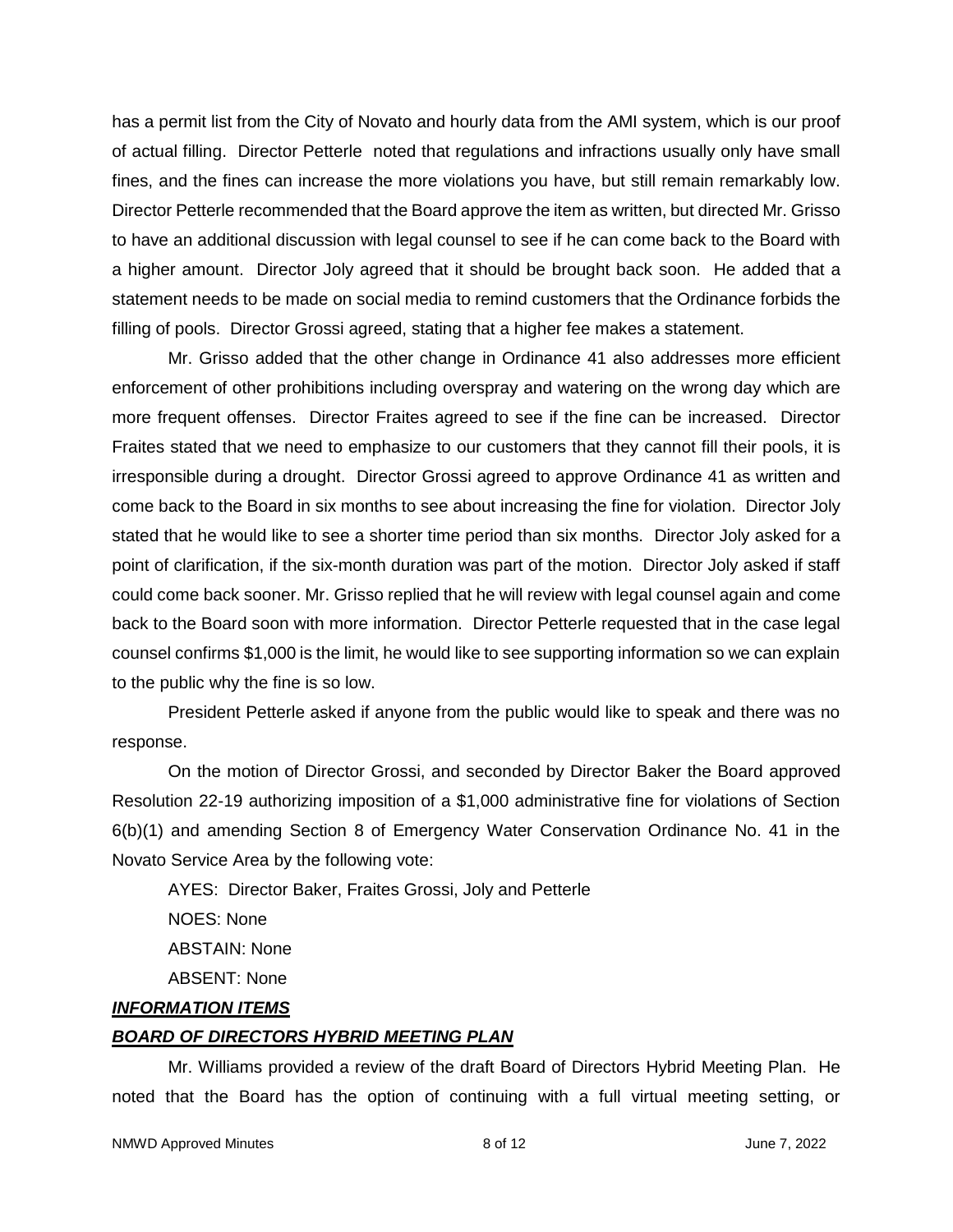implementing a hybrid meeting setting. Mr. Williams added that due to the consideration of the recent public health recommendations, and considering the construction schedule for the renovation of the existing District Administration building, as well as the logistics of the temporary move to the Wood Hollow office, the earliest a hybrid meeting start date couldn't be until August 2nd. Mr. Williams apprised that the Board that the Directors and Officers of the Board would be the only people physically attending the meeting, the public and consultants would participate via Zoom. He added that there is a lot of cost-effective technology available and there is a lot of flexibility with the new building space.

President Petterle asked if there were any comments or questions from the Directors.

Director Baker asked if the Board Room in the renovated building will be set up similar to Novato Sanitary. Mr. Williams confirmed that it would be a dedicated room, noting the layout will be more symmetrical with respect to the Board and there will be built-in screens and projectors for presentations. Mr. Williams acknowledged that Ms. Kehoe, Kiosk and Core Utilities did the legwork on this plan.

Director Grossi asked for clarification, that when the hybrid meetings start it will be the Board members and all staff. Mr. Williams replied that it would be the Board, and likely only appointed Ms. Blue, Mr. Miller, Ms. Kehoe and himself; other staff would present virtually when needed.

Director Petterle requested that the layout would take safety into consideration.

President Petterle asked if anyone from the public would like to speak and there was no response.

# *BUDGET REVIEW – PROPOSED FY 22/23 BUDGETS NOVATO AND WEST MARIN SERVICE AREAS*

Ms. Blue reviewed the proposed FY 22/23 Budgets for the Novato and West Marin Service Areas with a PowerPoint presentation. She noted the changes since the last review and provided a budget and rate hearing schedule. Ms. Blue reported on key assumptions, the consolidated budget, capital improvement projects, equipment budget, studies, special projects, outstanding debt and a Novato water summary.

President Petterle asked if there were any comments or questions from the Directors.

Director Joly stated that he went over the budget in detail and he was concerned with the flatness of the revenue and the rapid growth of expenses. He noted that this is the first time that our debt will be larger than our annual revenue and reserves. He recognized the current inflationary environment, and noted that the financial integrity of the District is paramount and sounded caution to the Board. He added that in 2030 the District will need to work on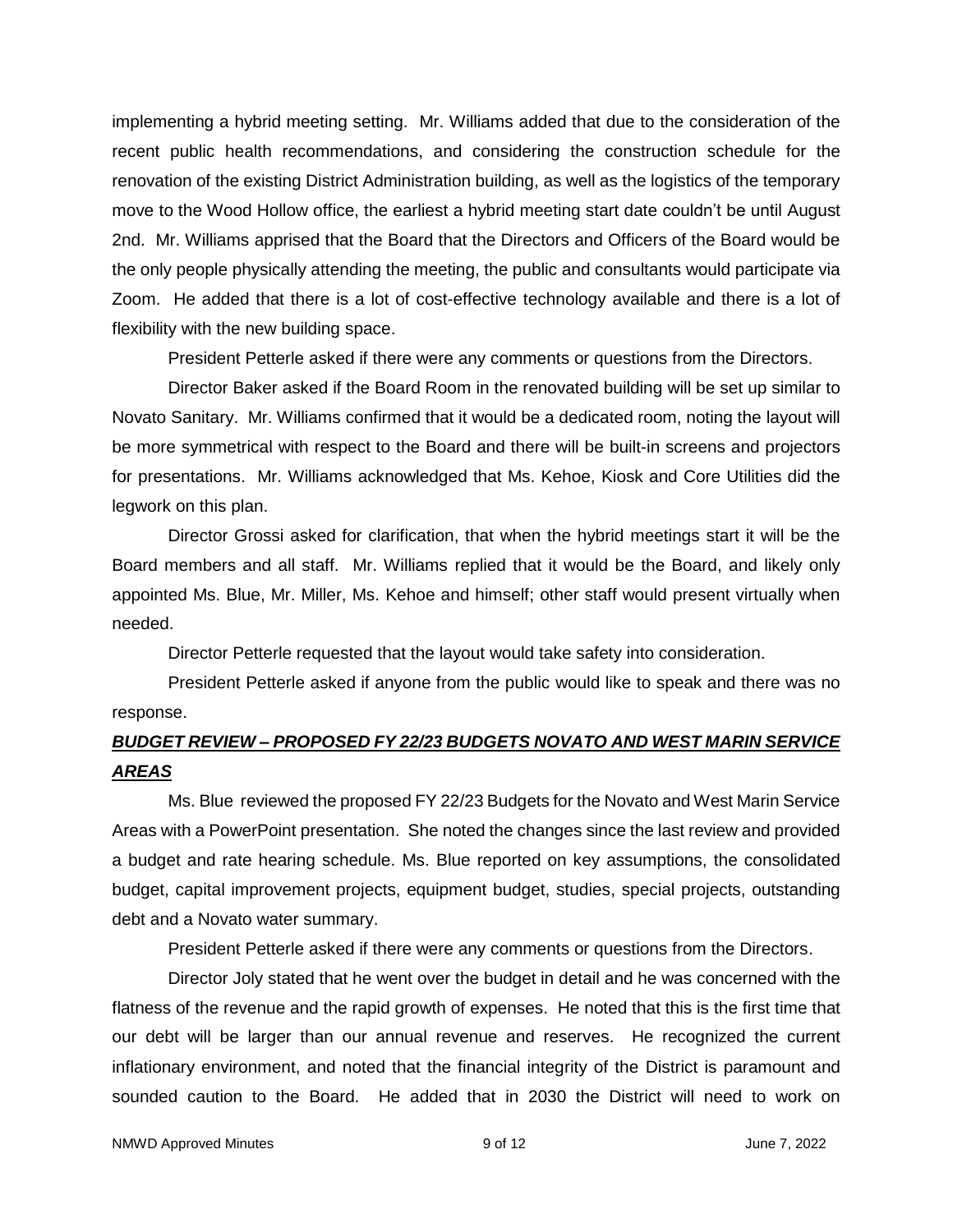improvements at the West Marin Treatment Plant, noting expenses are starting to escalate. Director Fraites stated that every year we raise the rates, from 5 to 6% per year, and it looks like we will need to continue to raise the rates. He added that it is bothersome to him and the Board should look at not raising rates each year. Director Fraites understands that SCWA increases our costs to purchase water 5% each year which affects our budget, so he doesn't know the answer. Ms. Blue responded that SCWA is estimating a 6% increase every year, a cost that the District has no control of, adding there are many variables to consider. Director Fraites stated that in the future we need to look at cutting our spending. Ms. Blue replied that another rate study will be done in five years and that could smooth out our rate increase. She added that pension costs are expected to go down as people retire and new employees fall under PEPRA. Director Fraites asked if there was anything that could be done to further reduce costs. Director Grossi stated that inflation is at 8.3%, and assumed the next study will be one the Board will not want to see, noting everything is costing more. Director Petterle stated that we have a 60-year-old building that needs to be replaced and hundreds of miles of pipeline that are 50-70 plus years old. He noted that those pipes will eventually need to be replaced, adding he does not see there will be a day that we won't need to raise rates.

President Petterle asked if anyone from the public would like to speak and there was no response.

## **FY 2021/22 THIRD QUARTER PROGRESS REPORT – OPERATIONS/MAINTENANCE**

Mr. Clark reported on the FY 2021/22 Third Quarter Progress Report for the Operations/Maintenance Department. He reviewed the activities performed in the Novato, West Marin and Oceana Marin service areas. Mr. Clark reported that since there is not as much water to treat there will be some savings there. Additionally, Mr. Clark reported that all chemical costs in the Bay Area have gone up, and noted that due to the participation with the Bay Area Chemical Consortium Bid Program the District received better prices from the vendors and a guaranteed supply.

Mr. Clark acknowledged the rain events that recently occurred, and noted that it helped with evaporation in the lake, but it did not add to the volume. He also reported on the Cross-Connection program and the pressure regulator work completed in the Black Point area of Novato.

President Petterle asked if there were any comments or questions from the Board.

Director Baker asked if the chemicals have a shelf life, or can they sit for a while. Mr. Clark replied that the chemicals can last through a season, but not a year or two since they lose effectiveness with age.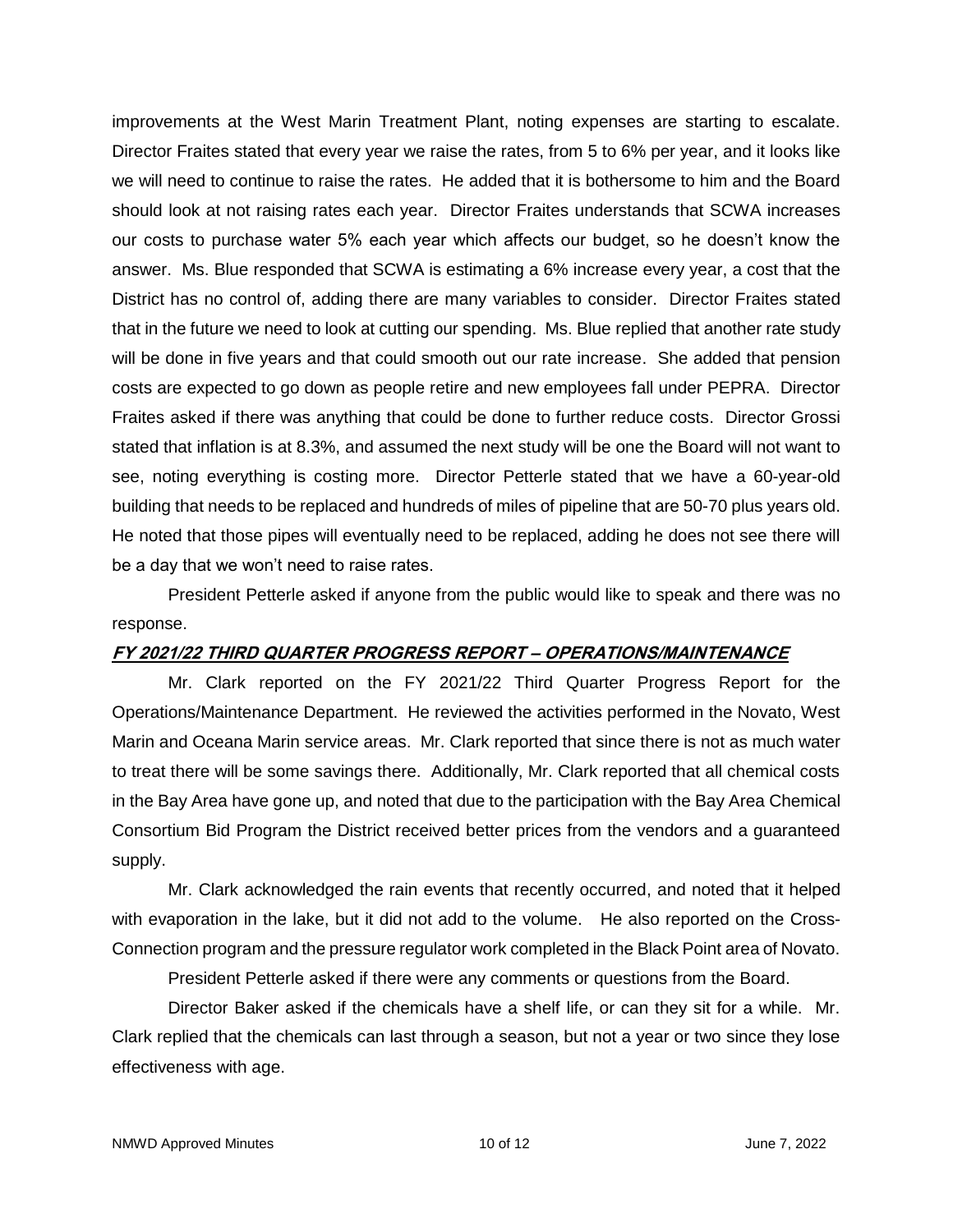Director Fraites commended Mr. Clark for his report. He stated that he knows staff is doing everything they can to save money, however the District needs to let the public know, in general terms, where the District is spending their money.

Director Joly also thanked Mr. Clark for the pump station in San Marin that is providing more efficiency to the District.

President Petterle asked if there were any comments or questions from the public and there was no response.

### **NBWA MEETING- JUNE 3, 2022**

Director Fraites reported on the NBWA meeting that was held on June 3, 2022. He updated the Board on the Bay Area Integrated Regional Water Management Plan (IRWMP)'s recent activities and upcoming engagement opportunities for the North Bay Region. Director Fraites stated that the focus is on disadvantaged communities and providing the grant money to improve their water quality.

President Petterle asked if there were any comments or questions from the Board or staff.

Mr. Williams stated that the only service area that qualifies as disadvantaged within the District's territory is a small portion of Point Reyes Station.

President Petterle asked if the Board or the public had any comments or questions and there was no response.

### *MISCELLANEOUS*

The Board received the following miscellaneous items: Disbursements – Dated May 19, 2022: Disbursements – Dated May 26, 2022 and Disbursements – Dated June 2, 2022.

The Board received the following news articles: Marin IJ – County approves rules for housing – BOARD OF SUPERVISORS; Marin IJ – Experts fear reinfections pose big risk – COVID-19 PANDEMIC; Marin IJ – Marin Voice – Opportunities to diversify water supply still in reach; Marin IJ – Opinion – District should keep all drought rules permanent Ideas for water sources have always been here; Marin IJ – Dick Spotwood – Public meetings on Zoom require more transparency; Marin IJ – Newsom threatens to restrict water – DROUGHT; Marin IJ – Threeyear rollout of new water meters eyed – MMWD; Marin IJ – Decorative grass irrigation limited – STATE DROUGHT ORDER; Marin IJ – New tool monitors water supplies – MMWD; Marin IJ – Four strategies for managing state's crucial watershed and Marin IJ – COVID-19 variants drive surge - PANDEMIC• The Board received the following social media posts: NMWD Web and Social Media Report – May 2022.

Director Joly thanked Ms. Blue and staff for the great financial reports provided, which provides great transparency and allows us to see the flow of money throughout the District. Ms.